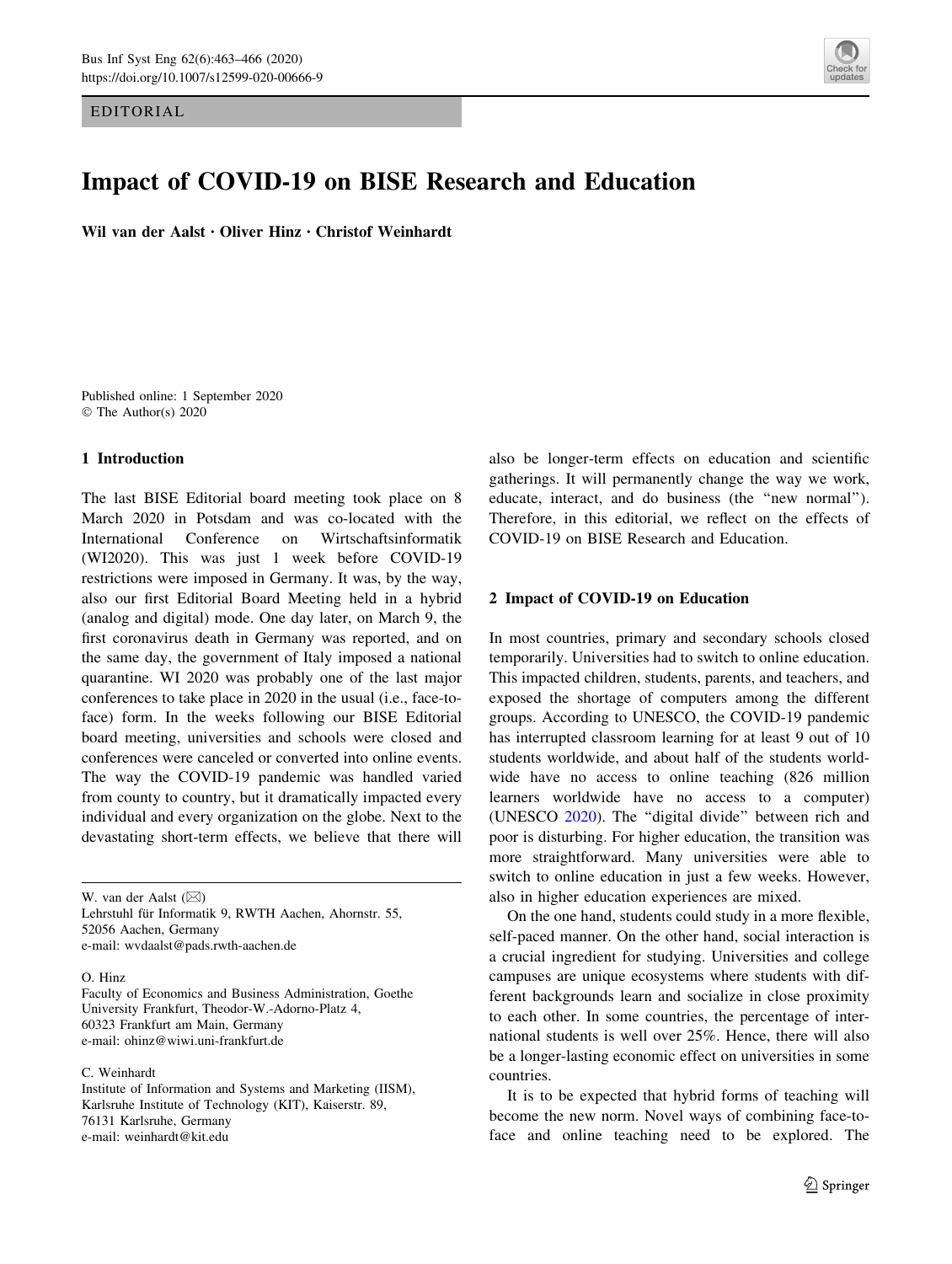challenge is to become more robust when a new lockdown occurs. A significant hurdle for online education is the testing of students. Online proctoring is far from trivial. How to ensure that the right person is doing the test and does not have access to teaching material or other sources of information? Proctoring may raise privacy concerns. For example, student councils in the Netherlands tried to stop the use of Proctorio and other online proctoring tools at Dutch universities. Privacy and safety concerns are also blocking interaction in virtual classrooms.

Unsurprising, the usage of Zoom, Skype, Cisco Webex, Slack, and Microsoft Teams increased dramatically. In March 2020, the number of downloads of the video conferencing system Zoom increased by 728% (Sloan [2020](#page-3-0)). The number of daily active users of Microsoft Teams grew from 32 million in March to 75 million in April. This reflects the major changes in communication in educational settings and beyond.

## 3 Impact of COVID-19 on Research and Scientific **Conferences**

Many researchers are also involved in teaching, and the transition to online formats required additional efforts. As a result, less time could be spent on research. Although for some academics home-office helped to focus, for most researchers, group processes and feedback are crucial. Bachelor, Master, and PhD student supervision generally suffered from the situation. In Knoben and Oerlemans [\(2006](#page-3-0)), the authors review literature on the effects of proximity on inter-organizational collaboration. Many studies show that, the larger the distance between workers, the more difficult it is to transfer knowledge and experience. Of course, this also applies to research collaboration. New ideas typically emerge through interactions, and thinking errors often only reveal themselves after presentations and discussions. For some scientific projects, it also became harder to collect data, especially in experimental settings and field studies that involve human interaction. As participants could not be invited to labs and other facilities, several projects had to been paused for a yet undefined period. Collecting data in observed environments or with physio-sensors became significantly harder or almost impossible. Interviews had to be moved to online formats. Right now, it is not clear how these restrictions will affect future scientific insights (and maybe even scientific careers). If the current situation remains like this or will occur more often in the future, new ways of conducting experimental research have to be evaluated. In our last editorial (Weinhardt et al. [2020](#page-3-0)), we discussed the application of citizen science in Information Systems research. As many aspects of life (work, schooling, social interaction) moved back into the homes of citizens, this now seems to be more current and relevant than ever before.

Most conferences have switched to online formats. Examples of scientific conferences in the field relevant for the BISE community that made the switch include CAiSE, BPM, CBI, ICPM, ECIS, DATA, ICSOFT, PACIS, AMCIS, BIS, ICDE, and ICIS. Very few were canceled or postponed. In most cases, (short) presentations were provided online. The online format, in principle, allowed more people to attend, but in most cases, truly active participation was reduced significantly. Most participants would cherry-pick selected talks and multitask while watching. Some conferences also experimented with new formats such as 180-s video teasers of each paper. The conference proceedings were typically published as usual.

Also, business-oriented conferences had to resort to online formats. For example, in the process mining space, both the annual Process Mining Camp (organized by Fluxicon) and Celosphere (organized by Celonis) moved to online formats. In 2019, Celosphere attracted about 1000 participants (face-to-face). Celosphere Live had 18,000 registrants and 8600 actual attendees (April 2020). Process Mining Live (organized by IQPC/PEX) and several other online process mining conferences had hundreds of participants. This shows that the potential reach of online events may be much higher than face-to-face events.

Many organizations realized that it is relatively easy to organize webinars and other online events (see for example, ABBY Expert talks and PAFnow AprilTalks). Despite the various successful formats, interaction is very different. Virtual conferences seem a poor substitute for face-to-face conferences due to the lack of social interactions during coffee breaks, offline discussions, and breakouts sessions. Virtual coffee breaks, ''snackable sessions'', and other ideas try to overcome the inherent limitations, but with limited success until now. Nevertheless, experiences with online conferences might cause organizations to question the need to send employees off on international travel, given the focus on sustainability and cutting carbon emissions. Like in teaching, conferences may shift to more hybrid formats.

#### 4 Impact of COVID-19 on Businesses

At this time, the impact on the global economy is unclear and may change quickly (e.g., due to the potential availability of new vaccines). However, the pandemic will accelerate some of the pre-existing trends and create new ones. In addition, business models will have to evolve in order to be COVID-proof. Online sales increased while "brick-and-mortar" sales decreased. According to Bradley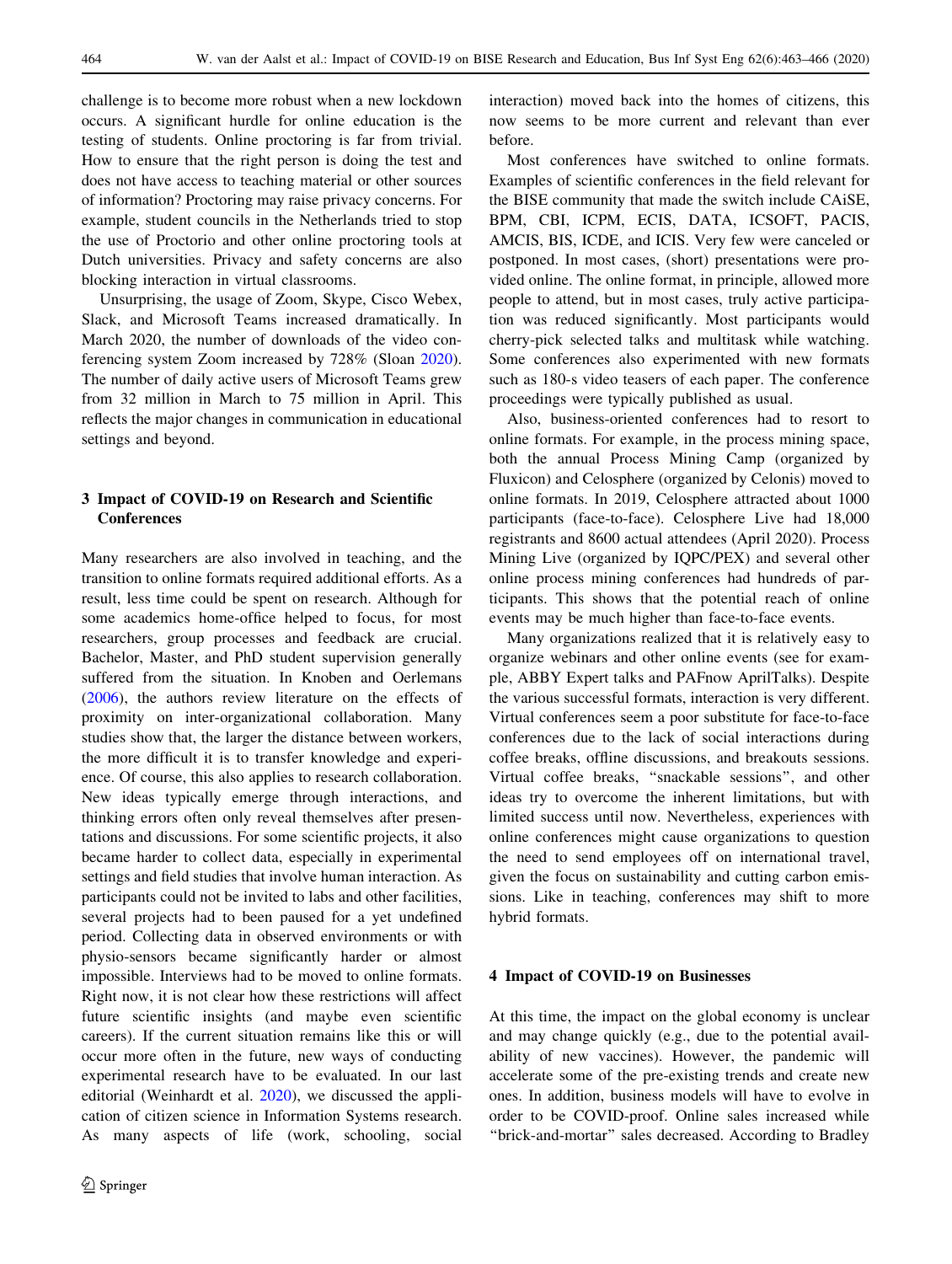et al. [\(2020](#page-3-0)), the gap in economic profit between the topperforming companies and other companies else has widened dramatically. Between December 2018 and May 2020, the top quintile of companies grew its total marketimplied annual economic profit by \$335 billion, while companies in the bottom quintile lost a \$303 billion (Bradley et al. [2020](#page-3-0)).

The crisis also showed the vulnerability of supply chains. When borders close, it is impossible to replenish specific products, and it is very difficult to manage the increased demand for medicine, masks, toilet paper, etc. Hence, some countries will reconsider where to produce certain items. Larger Original Equipment Manufacturers (OEMs, e.g., in the automotive industry) rely on hundreds of Tier 1 suppliers and indirectly on thousands of Tier 2 suppliers. Due to the problems experienced, "supply chain resilience'' will be an important topic in the coming years.

Inside organizations, there will be a redistribution of work and streamlined decision-making processes. Some organizations were able to operate in a reasonable manner with just a fraction of the normal personnel working. In some organizations, changes could be implemented that would normally take years. Other organizations went bankrupt due to a lack of agility. In addition, the limits of working remotely have become clear. This is illustrated by the fact that people remaining in the office tend to do the non-routine work normally done by others. Due to all these experiences, office and work life will not be the same after COVID-19 (Boland et al. [2020](#page-3-0)).

# 5 Scientific Challenges Put Forward by the COVID-19 Pandemic

COVID-19 has accelerated and will accelerate digitalization initiatives (Bradley et al. [2020\)](#page-3-0). The importance of operational processes and supporting information systems has been demonstrated by the crisis. The lack of reliable statistics and the inability to respond quickly enough at the beginning of the pandemic provided important lessons. The lack of reliable data and the inability to understand simple mathematical models (e.g., the Kermack–McKendrick and Reed–Frost epidemic models) lead to delayed political decisions. However, the problems experienced also pose interesting new scientific challenges.

Research in each of the BISE departments can contribute to better handling global shocks such as the current pandemic.

The Business Process Management Department (Jörg) Becker and Jan Mendling). Business Process Management (BPM) initiatives drive intentional change, but should also cope with unintentional change. Research should show how process models and process-aware information systems can help to improve business processes in times of radical changes. BPM can also help to better organize health-care processes and use the available resources in the best way possible.

- The Decision Analytics and Data Science Department (Natalia Kliewer and Stefan Lessmann). The importance of quantitative methods, business analytics, computational logistics, and network management was illustrated by the crisis. Having the right data and making the right decisions under time pressure requires a proper data-science pipeline. Moreover, decision support needs to deal with ''wicked problems'' that may have no ''acceptable'' solution.
- The Digital Business Management and Digital Leadership Department (Jens Dibbern and Roman Beck). The pandemic will fuel a new digitization wave. Research in this department may help to successfully realize the required digital transformation. Moreover, the pandemic may help to remove obstacles to blockchain adoption. Blockchain technologies are suited to verifying, securing, and sharing data, and thus, ideal for managing multi-party, inter-organizational, and cross-border transactions in times of COVID-19.
- The Economics of Information Systems Department (Dennis Kundisch and Kai Lung Hui). Many organizations will need to reconsider their business models. Electronic markets and digital platforms in times of Corona need to be supported by new economic theories and methods. An evaluation of the mitigation policies used by different governments may help to respond better. Economic models may also be adapted to better capture risks and resilience.
- The *Enterprise Modeling and Business Ecosystems* Department (Dimitris Karagiannis and Jelena Zdravkovic). Model-based development and the evolution and evaluation of enterprise-wide or business ecosystem-wide information systems are important in times where the context of these systems is rapidly changing. Domain-specific models, conceptual/reference modeling, and enterprise architecture management can help to structure future-proof information systems.
- The Human Computer Interaction and Social Computing Department (Alexander Mädche, Stefan Stieglitz, and Shirley Gregor). The department deals with research focusing on the design and use of interactive technologies that affect individuals, groups, organizations, communities, and networks. For sure, COVID-19 is changing the way that people interact with other people (e.g., co-workers) and information systems.
- The Information Systems Engineering and Technology Department (Oscar Pastor) The department deals with